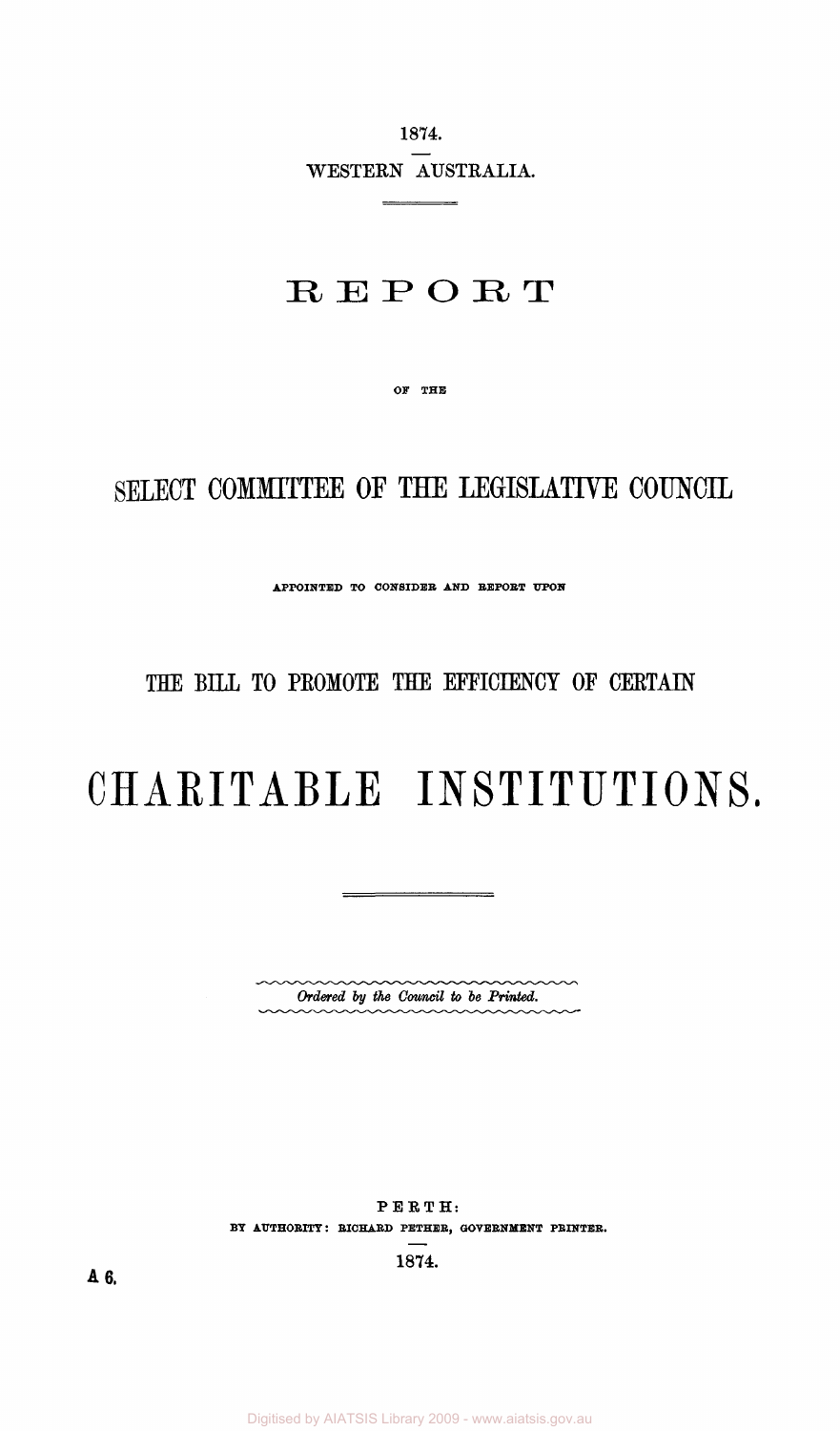#### **EXTRACTED FROM THE MINUTES.**

THURSDAY, 2ND JULY, 1874.

CHARITABLE INSTITUTIONS' BILL.—The Honorable F. P. Barlee, in accordance with notice, moved, For leave to bring in a Bill to promote the efficiency of certain Charitable Institutions.

Question—put and passed.

Bill brought in and read a first time. Second reading fixed for Tuesday, 7th July.

#### TUESDAY, 7TH JULY.

CHARITABLE INSTITUTIONS' BILL.-—The Order of the Day for the second reading of this Bill being read, The Honorable F. P. Barlee moved, That the Bill be now read a second time.

Question—put and passed.

Bill read a second time.

Mr. Marmion moved, That the Bill be referred to a Select Committee : such Committee to consist of The Honorable The Acting Attorney General, Mr. Steere, Mr. Padbury, Mr. Pearse, Mr. Crowther, Mr. Birch, and the Mover.

Question—put and passed.

#### MONDAY, 27TH JULY.

CHARITABLE INSTITUTIONS BILL.—ADOPTION OF REPORT OF SELECT COMMITTEE.—The Honorable *¥•*  P. Barlee, with leave, without notice, moved, That the adoption of the above Report be made an Order of the Day for Thursday, 30th July.

Ordered.